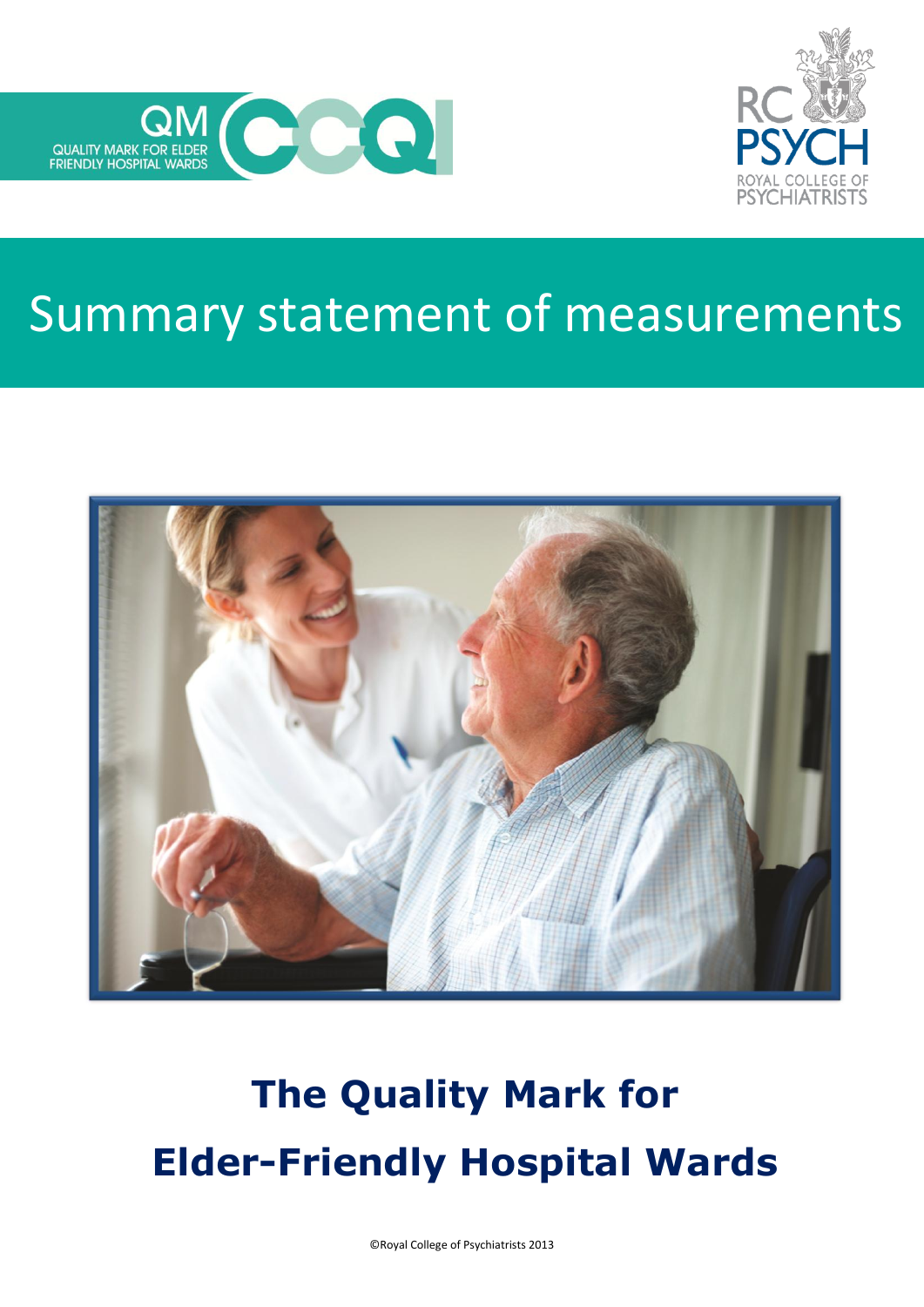### **What is measured by the Quality Mark data collection tools?**

#### **1) The Patient Questionnaire measures the experience of older patients**

*All patients aged 65 or over who have stayed on the ward for 2 nights or more are given the opportunity to complete a questionnaire, once they are well enough to do so (medically fit).*

*Questionnaire responses are scored and measure the extent to which:*

Patients are satisfied with their comfort.

Patients are satisfied with their nutrition and hydration.

Patients are satisfied with the supportive attitude of the staff on the ward.

Patients are satisfied with the assistance they receive with daily care needs.

Patients are satisfied with consideration of and respect for privacy and dignity.

Patients would be happy for a close friend or relative to be treated on the ward.

#### **2) PIE Observations involve observing and reflecting on the quality of care interactions**

#### *Observers from a neighbouring ward are invited to carry out observations, focussing on interactions between staff and older patients with memory or cognitive problems.*

*Observers provide feedback to the staff team on the quality of care interactions and provide constructive examples of person centred care observed. The observations are not scored, but the ward team take this information into account in planning improvements to care delivered on the ward.*

#### **3) The Staff Questionnaire measures the experience of ward staff**

#### *Staff who are regularly rostered on to the ward are asked to complete a questionnaire.*

*Questionnaire responses are scored and measure the extent to which:*

Staff are satisfied with morale, leadership and teamwork.

Staff are satisfied with the support services and resources provided for care.

Staff are satisfied that they have enough time to provide essential care and support.

Staff are satisfied that they receive training and supervision which enables them to respond to specific care needs.

Staff would be happy for a close friend or relative to be treated on the ward.

Staff would encourage a close friend or relative to work on the ward.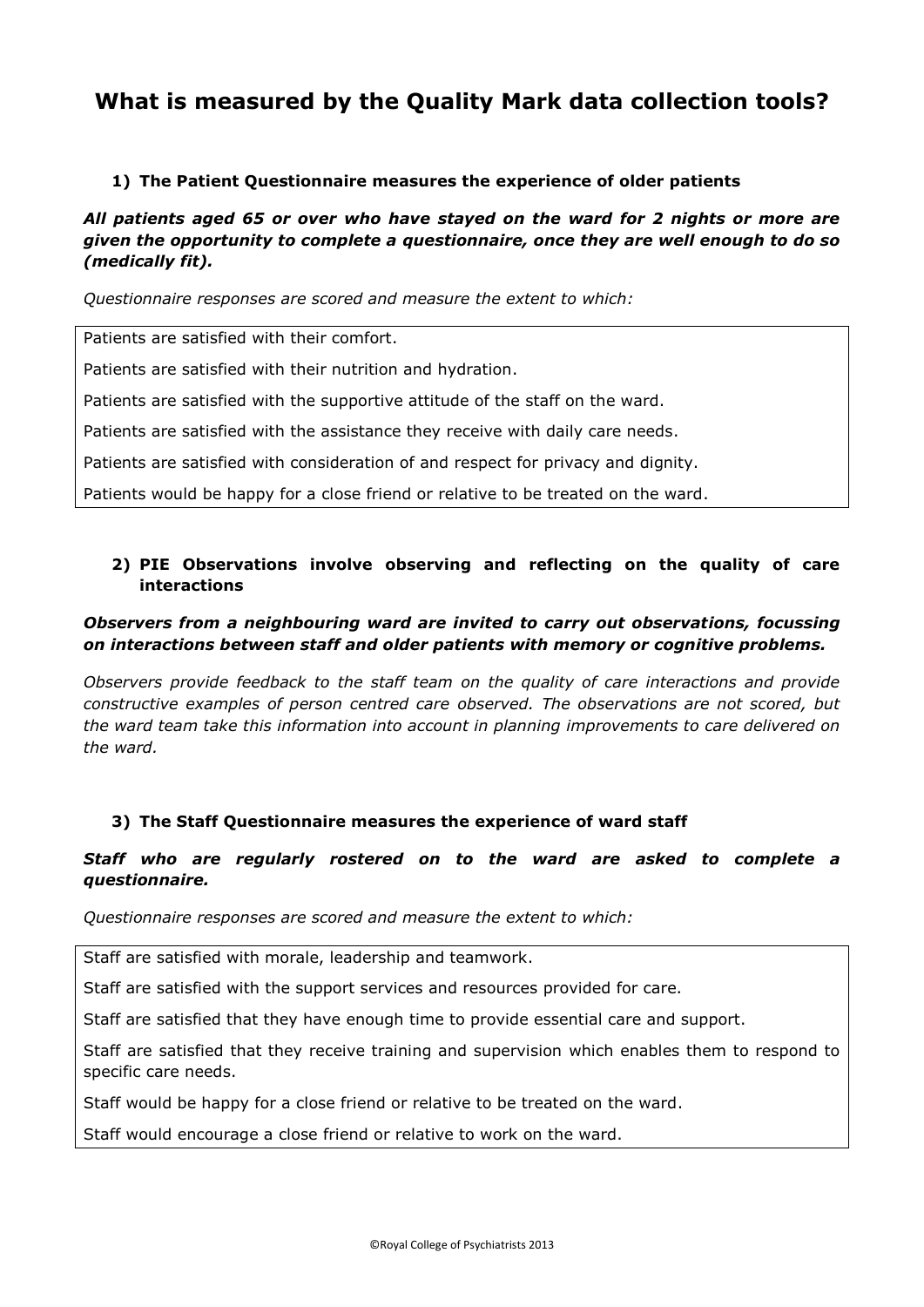#### **4) The Ward Manager's Questionnaire and the Lead Consultant's Questionnaire measure the experiences of ward leaders**

#### **The Ward Manager and a Lead Consultant associated with the ward each complete a questionnaire**

*Questionnaire responses are scored and demonstrate the extent to which:*

The Ward Manager is satisfied with morale, leadership and teamwork.

The Ward Manager is satisfied that they have enough time to provide essential care and support to patients.

The Ward Manager is satisfied that they have enough time to support staff.

The Ward Manager is satisfied with the support and resources provided to the ward by the hospital.

The Ward Manager is satisfied with the ward access to specialist care input and support.

The Ward Manager would be happy for a close friend or relative to be treated on the ward.

The Ward Manager would encourage a close friend or relative to work on the ward.

The Lead Consultant is satisfied with morale, leadership and teamwork.

The Lead Consultant is satisfied that they have enough time to provide essential care and support to patients.

The Lead Consultant is satisfied that they have enough time to support staff.

The Lead Consultant is satisfied with the support and resources provided to the ward by the hospital.

The Lead Consultant would be happy for a close friend or relative to be treated on the ward.

The Lead Consultant would encourage a close friend or relative to work on the ward.

#### **5) The multidisciplinary team provide feedback via the Multidisciplinary Team Questionnaire**

#### *A meeting is held at which staff from different disciplines working on the ward collectively complete this questionnaire.*

*Questionnaire responses are scored and measure the extent to which:*

A representative multidisciplinary group of staff are satisfied with team dynamics.

A representative multidisciplinary group of staff are satisfied and confident that the team is adequately supported.

A representative multidisciplinary group of staff are satisfied that the team as a whole has a good understanding of essential care approaches.

A representative multidisciplinary group of staff are satisfied that staff members have received appropriate training and supervision.

A representative multidisciplinary group of staff are satisfied that the team is adequately staffed and skilled to provide appropriate levels of care during days, nights and weekends.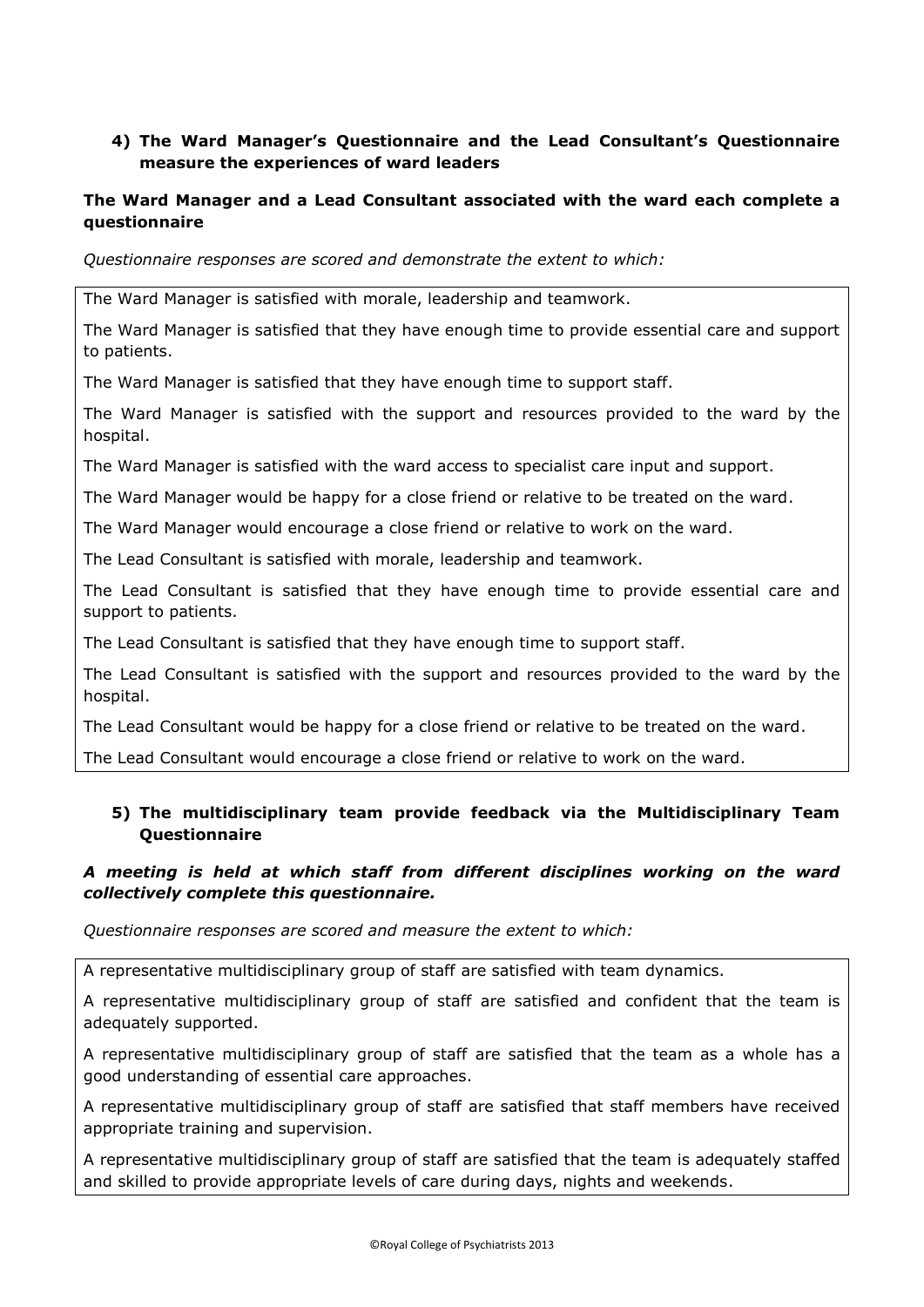#### **6) Information about staffing on the ward is gathered by the Staff Off-Duty**

#### *The Ward Manager submits an off-duty showing the total ward staffing by qualified and unqualified nursing staff over four weeks within the data collection period.*

*Staffing data are compared with locally agreed minimum staffing levels and the RCN guidance on Safer Staffing levels. This information is not scored, but is collected to provide context to the ward's results and demonstrates measurement of the following:*

The ward meets the minimum staffing levels set locally for qualified and unqualified staff, including weekday and weekend shifts.

#### **7) The Environmental Checklists measure the quality of the physical environment as it relates to the needs of older people**

#### *Ward leaders and lay representatives (e.g. patient/public Governors or equivalents) separately complete a checklist on the ward's physical environment*

*Questionnaire responses are scored and measure the extent to which:*

Ward signage is sufficient and appropriately designed for use by older people.

Ward flooring is appropriate for use by older people.

Bed/ rest areas are appropriately designed for use by older people.

Toilet and bathing facilities are accessible and appropriately designed for use by older people.

The ward has physical aids/ space to promote and maintain independence for older people.

#### **8) The Governor's Ward Ratings gather information on the perspective of visitors to the ward**

#### *A team of 2-3 hospital governors including public/patient governors, or other lay representatives, e.g. non executive directors or LINks/Healthwatch members, visit the ward and complete a brief questionnaire.*

*Questionnaire responses are scored and measure the extent to which:*

Governors agree that patients appear comfortable.

Governors agree that patients appear well cared for.

Governors agree that staff appeared attentive to patients.

Governors are satisfied with impressions of the ward as a visitor.

Governors are satisfied with the quality of meals and how they are served.